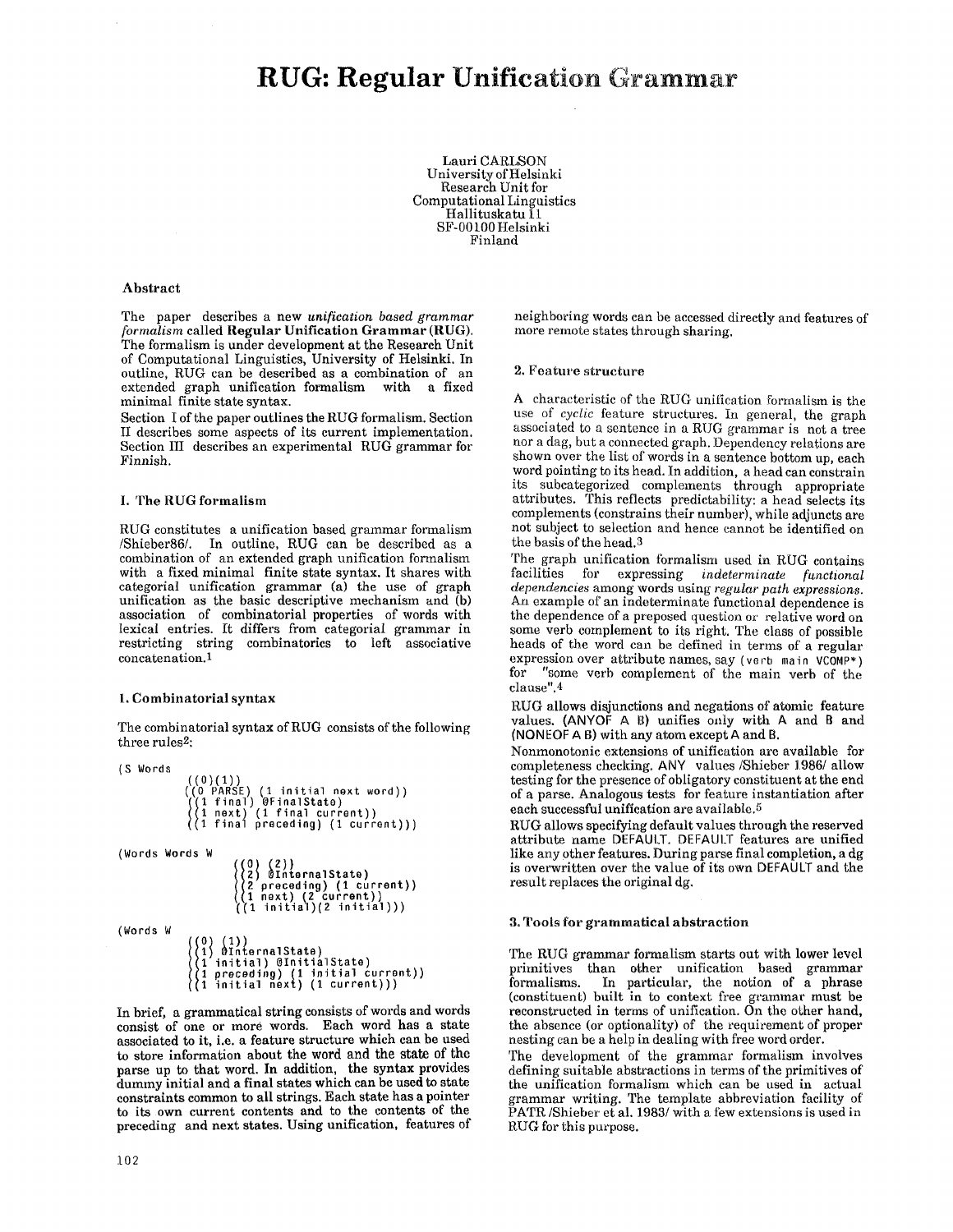One extension of the template formalism is the ability to define *disjunctive templates* using the reserved word OR. A specification of form (OR specList specList ... specList) is compiled into a list of dgs one for each disjunct. This helps keeping the lexicon simple as different uses of the same word can be listed under one template name.

Another extension is *parametrized templates* which allow defining abstract operations on paths, values, or other templates. A specification of form ( $@$  Name arg<sub>1</sub> ... arg<sub>n</sub>) is compiled into whatever Name would compile to after arg $\sim$  $\ldots$  arg<sub>n</sub> replace corresponding placeholders in the definition of Name.

Using the template facility, higher level gramnmtical abstractions can be defined, for instance word or construction types such as subordinating connective, premodifier, etc. As all syntactic information is stored in templates, the property inheritance scheme implicit in the lexical template formalism can be used to express syntactic generalizations (say, to define a set of related clause types).

# II. **Implemeatation**

RUG is currently implemented in REGDPATR, an extension of the D-PATR grammar development environment/Karttunen 1986/.

Regular path expressions are implemented by allowing dgs in attribute position of other dgs. Such an *attribute dg*  (attrDg) is in terpreted as the (possibly infinite) disjunction of the paths contained in it. For instance, the R attribute of the following attrDg is equivalent to the regular path expression (VCOMP\*):

(1)

$$
\text{\textcopyright}\xspace--{\text{AngleI}\xspace--{\text{AnyVComp}}_{\text{count---T}}}
$$
\n
$$
\text{R}\xspace--{\text{FINAL}\xspace--{\text{T}}_{\text{limit---T}}}
$$
\n
$$
\text{R}\xspace--{\text{i}}<{\text{FINAL}\xspace--{\text{T}}_{\text{VCOMP}\xspace--{\text{T}}}}
$$

An attrDg can be defined and named in a template definition like any dg. Once defined, the name can be used in a path specification preceded by an  $@$  sign. It is decoded and compiled into the corresponding attrDg. For instance, (1) can be defined in the lexicon as

## (2) (AnyVComp ((VCOMP) NIL) (FINALT))

We shall call dgs containing attrDgs *regular dgs* (regDgs). When a reglig is displayed, its attrigs are labeled with their template names:

(3)

/OBJ ...... CASE .... NOM **~** -VCOMP---NONE \AnyVComp ..... OBJ ..... CASE ---.GEN

RegDgs are not guaranteed consistency by unification alone. The regDg in (3), for instance, is inconsistent, with the attr $\log$  Any VComp as shown in (1).

To supplement unification, another operation of *unit path resolution* is provided. Unit path resolution is very much like unit resolution in propositional logic. Recall that attrDgs are interpreted as disjunctions of paths. Likewise, we can interpret a simple dg as a conjunction of paths with given values. A regDg like (3) can thus be interpreted as a conjunction of disjunctions of paths, some of which (those consisting of atomic attributes) constitute unit atomic attributes) constitute unit disjunctions. This sets the stage for resolution.

In unit path resolution, paths contained in each attrDg are matched with unit paths in the conjunctive "part" of the regDg looking for inconsistencies in the values at the end of identical paths. When an inconsistency is found, the corresponding path is removed from the attrDg. If all of the paths in the attrDg are thus removed, the regDg was inconsistent to start with. Otherwise, we obtain a consistent regDg with fever alternative paths left in it. This operation is undoable just as unification itself.

Path resolution can be incorporated as a stage in the unification of regDgs. Alternatively, it can be performed after each successful match or only after a parse is concluded. Unit path resolution is not complete, so all inconsistencies are not guaranteed to be detected by it.

## III. FRED9: A RUG grammar for Finnish

1. Examples

(4)



stem-aina-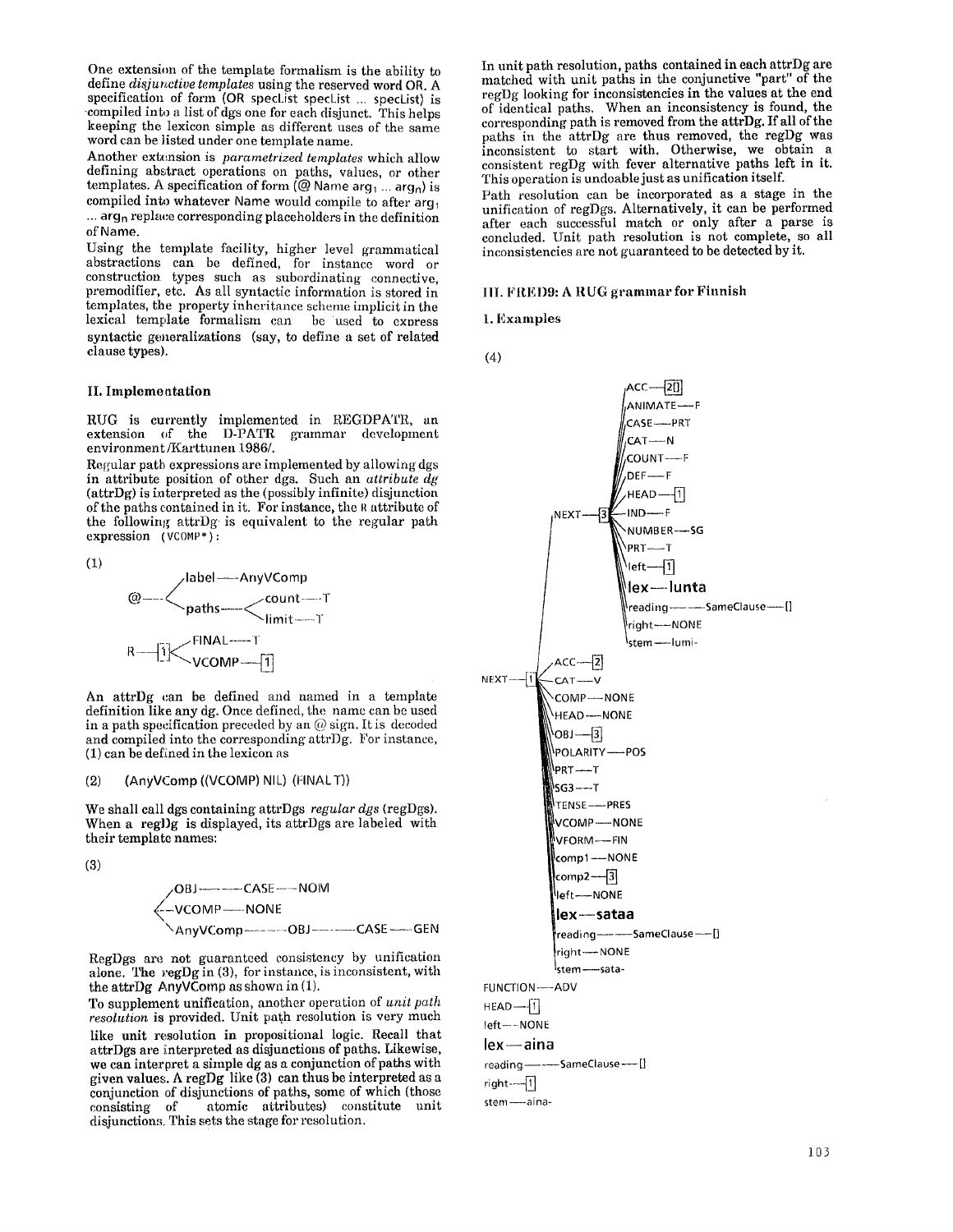FRED9 can be seen as an attempt to cast some of the grammatical ideas implicit in the procedural parser FPARSE of /Karlsson 1986/ into a declarative form.

The structural descriptions produced by FRED9 resemble straphs used in traditional grammar. (4) describes the sentence *aina sataa lunta* "it always snows" (lit. 'always rains snow'). (4) is produced by unifying appropriate entries of the participant words one after another as directed by the syntax. (5) is the feature representation of the appropriate reading for *lunta* 'snow (prt)<sup>'</sup>.

regular path expressions GrmFn and Domain The AnyVComp characterize the ranges of possible functions and heads of lunta respectively. GrmFn and Domain have the definitions shown in  $(6)$ .

## 2. Problems

Properties to account for in syntactic parsing include word order, dependency, consistence, completeness, and<br>ambiguity. Word order and dependency together characterize what is commonly understood as syntactic surface structure. Notions of completeness and consistence describe two complementary  $\!$  constraints grammaticality: consistence requires that a grammatical string must not contain too much information (too many or incompatible words), while completeness requires that a grammatical string must not contain too little information (missing or insufficiently specific words). The description of FRED9 below is organized around these five headings.

 $(5)$ 

cat----W

#### lex-lunta



# 1. Word order

Free word order presents no inherent difficulty in RUG, as there is no built in connection between phrase structure and linear order like the proper nesting condition of context free grammar. For instance, Finnish allows<br>scrambling dependents of a VCOMP chain anywhere inside the chain. This is described in FRED9 by the indeterminate head specification AnyVComp. For instance,  $\mathbf{in}$ 

 $(7)$ Aina voi lunta joku alkaa luoda always can snow someone begin shoveling "Someone can always begin shoveling snow"

joku is the subject of voi and lunta is the object of luoda. What they have in common is that they depend on some verb on the VCOMP chain of the main verb voi.

### 2. Dependency

The converse side of the coin is that properly nested phrase structure does not come for free. Phrase structure has to be reconstructed using unification. One way to proceed is to use features acting as pointers to phrase heads, shared by the members of a phrase and linked to one another to form a phrase level projection of the string. Such projections form domains within which words can look for appropriate heads.

Center embedding can be managed with stack valued features. Proper nesting can also be enforced by a separate template Nested which requires that a word must not look for heads beyond its adjacent words' heads:6